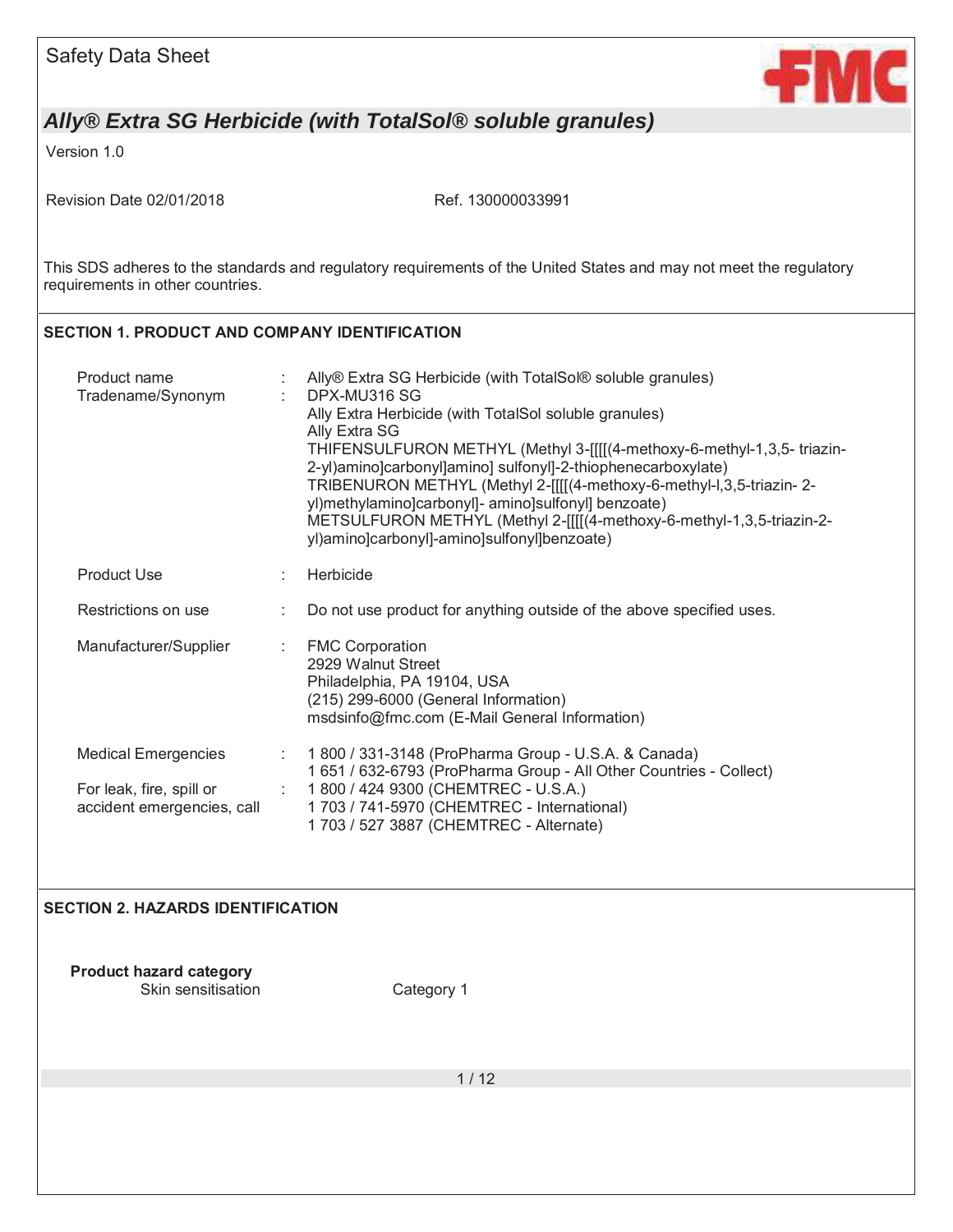

Version 1.0

Revision Date 02/01/2018 Ref. 130000033991





Signal word : Warning

Hazardous warnings : May cause an allergic skin reaction.

Hazardous prevention measures : Avoid breathing dust/ fume/ gas/ mist/ vapours/ spray. Contaminated work clothing should not be allowed out of the workplace. Wear protective gloves. IF ON SKIN: Wash with plenty of soap and water. If skin irritation or rash occurs: Get medical advice/ attention. Wash contaminated clothing before reuse. Dispose of contents/ container to an approved waste disposal plant.

### **Other hazards**

Information presented in Section 2 conforms to the requirements of the Occupational Safety and Health Administration (OSHA) Hazard Communication Standard of 2012. See Section 15 for applicable information conforming to the requirements of the Federal Insecticide Fungicide and Rodenticide Act (FIFRA), as required by the US Environmental Protection Agency (EPA), or by state Regulatory Agencies.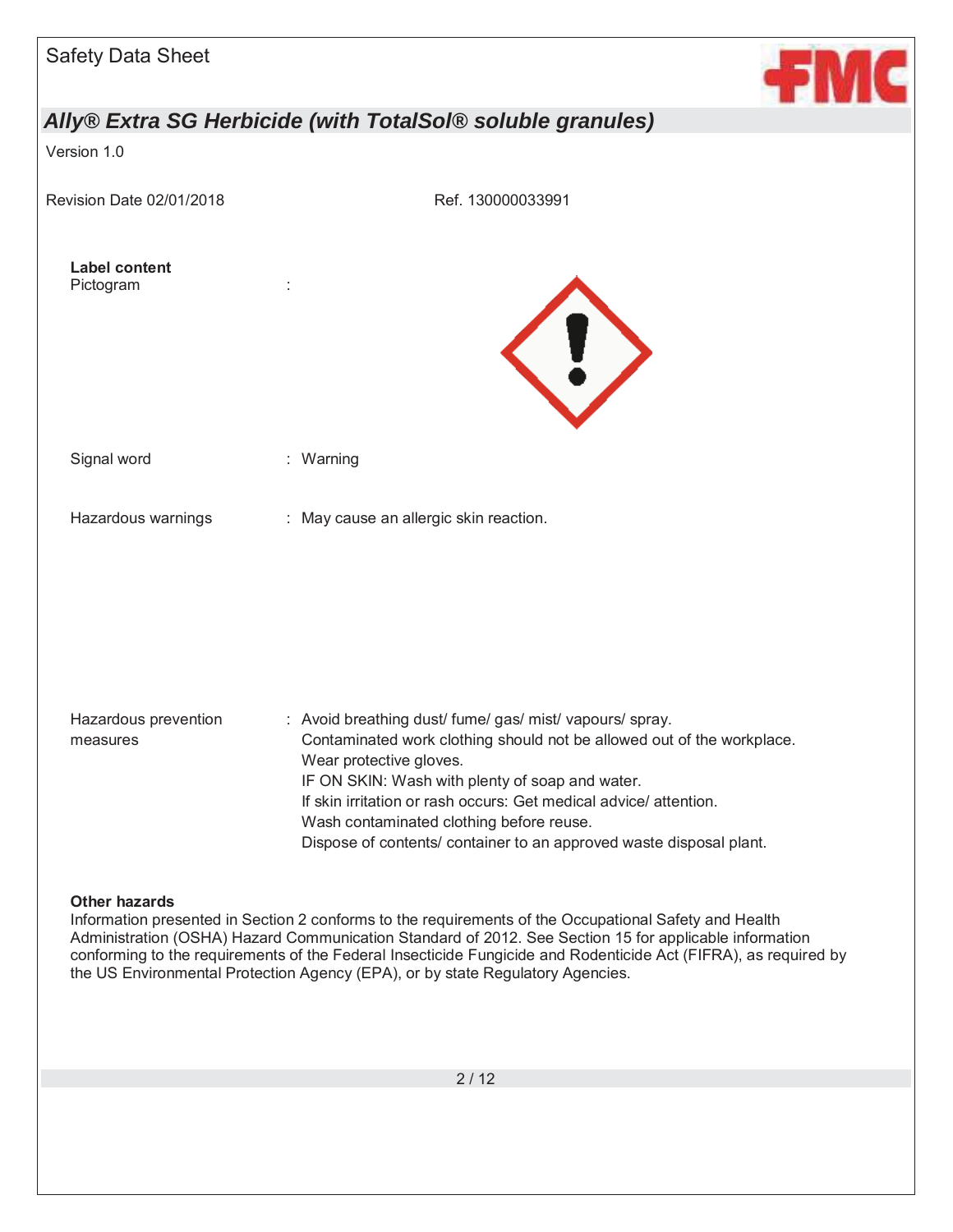

Version 1.0

Revision Date 02/01/2018 Ref. 130000033991

### **SECTION 3. COMPOSITION/INFORMATION ON INGREDIENTS**

| Component                         | CAS-No.     | Concentration           |
|-----------------------------------|-------------|-------------------------|
| Tribenuron methyl                 | 101200-48-0 | 13.6 %                  |
| Sodium carbonate                  | 497-19-8    | $9 - 10%$               |
| Metsulfuron methyl                | 74223-64-6  | 10.92 %                 |
| Thifensulfuron methyl             | 79277-27-3  | 27.25 %                 |
| Trisodium phosphate dodecahydrate | 10101-89-0  | $1 - 5%$                |
| Other Ingredients                 |             | $33.23 - 38.23$<br>$\%$ |

### **SECTION 4. FIRST AID MEASURES**

General advice : Have the product container or label with you when calling a poison control center or doctor, or going for treatment. See Section 1 for emergency phone numbers. See Label for Additional Precautions and Directions for Use. Information presented in Section 4 conforms to the requirements of the Occupational Safety and Health Administration (OSHA) Hazard Communication Standard of 2012. See Section 15 for applicable information conforming to the requirements of the Federal Insecticide Fungicide and Rodenticide Act (FIFRA), as required by the US Environmental Protection Agency (EPA), or by state Regulatory Agencies.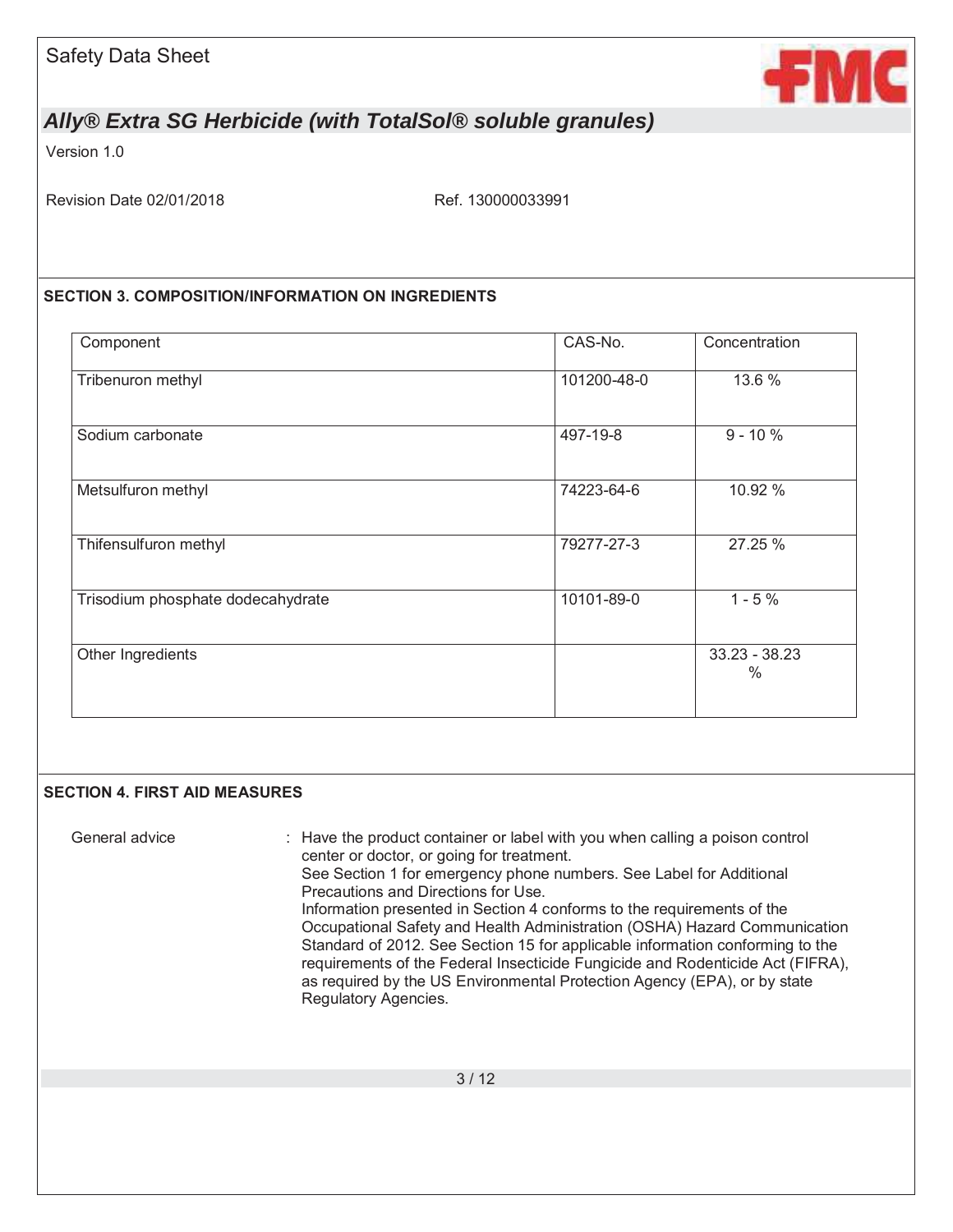

Version 1.0

| Revision Date 02/01/2018                                 | Ref. 130000033991                                                                                                                                                                                                                     |  |  |
|----------------------------------------------------------|---------------------------------------------------------------------------------------------------------------------------------------------------------------------------------------------------------------------------------------|--|--|
| Inhalation                                               | : Move to fresh air. If person is not breathing, call 911 or an ambulance, then<br>give artificial respiration, preferably mouth-to-mouth, if possible. Call a poison<br>control center or doctor for treatment advice.               |  |  |
| Skin contact                                             | : Take off all contaminated clothing immediately. Rinse skin immediately with<br>plenty of water for 15-20 minutes. Call a poison control center or doctor for<br>treatment advice.                                                   |  |  |
| Eye contact                                              | : Hold eye open and rinse slowly and gently with water for 15-20 minutes.<br>Remove contact lenses, if present, after the first 5 minutes, then continue<br>rinsing eye. Call a poison control center or doctor for treatment advice. |  |  |
| Ingestion                                                | : No specific intervention is indicated as the compound is not likely to be<br>hazardous. Consult a physician if necessary.                                                                                                           |  |  |
| Most important<br>symptoms/effects, acute<br>and delayed | : No applicable data available.                                                                                                                                                                                                       |  |  |
| Protection of first-aiders<br>Notes to physician         | : No applicable data available.<br>No applicable data available.                                                                                                                                                                      |  |  |

### **SECTION 5. FIREFIGHTING MEASURES**

| Suitable extinguishing media                     | : Water spray, Dry chemical, Carbon dioxide (CO2)                                                                                                                                                                                                                                   |
|--------------------------------------------------|-------------------------------------------------------------------------------------------------------------------------------------------------------------------------------------------------------------------------------------------------------------------------------------|
| Unsuitable extinguishing<br>media                | : High volume water jet, (contamination risk)                                                                                                                                                                                                                                       |
| Specific hazards                                 | : No applicable data available.                                                                                                                                                                                                                                                     |
| Special protective equipment<br>for firefighters | : In the event of fire, wear self-contained breathing apparatus. Use personal<br>protective equipment.                                                                                                                                                                              |
| Further information                              | : (on small fires) If area is heavily exposed to fire and if conditions permit, let<br>fire burn itself out since water may increase the area contaminated. Cool<br>containers/tanks with water spray. Do not allow run-off from fire fighting to<br>enter drains or water courses. |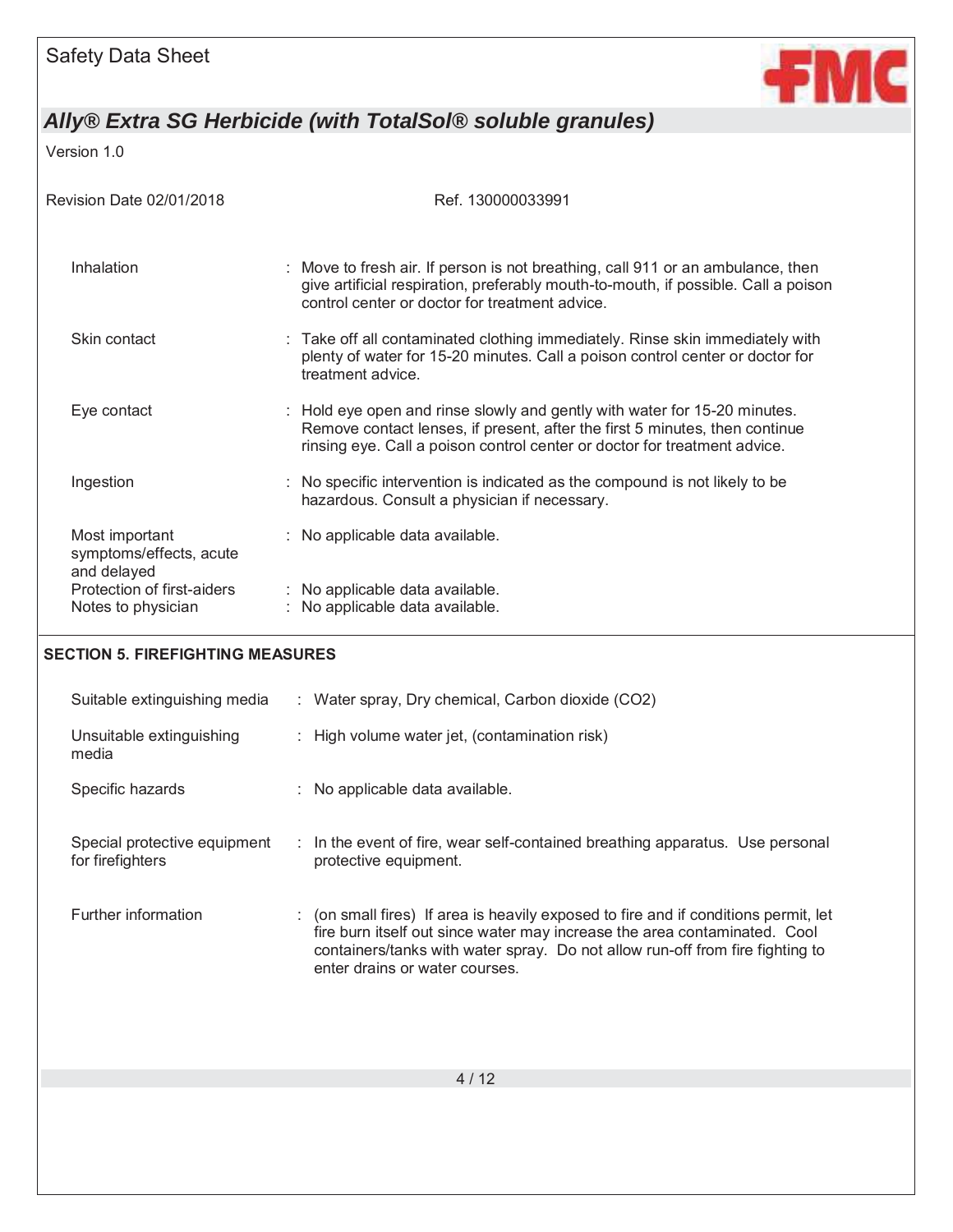

Version 1.0

| Revision Date 02/01/2018                                       | Ref. 130000033991                                                                                                                                                                                                                                                                       |
|----------------------------------------------------------------|-----------------------------------------------------------------------------------------------------------------------------------------------------------------------------------------------------------------------------------------------------------------------------------------|
|                                                                |                                                                                                                                                                                                                                                                                         |
| <b>SECTION 6. ACCIDENTAL RELEASE MEASURES</b>                  |                                                                                                                                                                                                                                                                                         |
|                                                                | NOTE: Review FIRE FIGHTING MEASURES and HANDLING (PERSONNEL) sections before proceeding with clean-up.<br>Use appropriate PERSONAL PROTECTIVE EQUIPMENT during clean-up.                                                                                                                |
| Safeguards (Personnel)                                         | : Evacuate personnel to safe areas. Keep people away from and upwind of<br>spill/leak. Wear suitable protective equipment.                                                                                                                                                              |
| Environmental precautions                                      | : Do not allow material to contaminate ground water system. Prevent material<br>from entering sewers, waterways, or low areas.                                                                                                                                                          |
| Spill Cleanup                                                  | Sweep up and shovel into suitable containers for disposal.<br>If spill area is on ground near valuable plants or trees, remove 5 cm of top soil<br>after initial clean-up.<br>For minor spills, leaks, etc., follow all precautions indicated on the label and<br>clean up immediately. |
| <b>Accidental Release Measures</b>                             | : Never return spills in original containers for re-use. Dispose of in accordance<br>with local regulations.                                                                                                                                                                            |
| <b>SECTION 7. HANDLING AND STORAGE</b>                         |                                                                                                                                                                                                                                                                                         |
| Handling (Personnel)                                           | : Wash hands thoroughly with soap and water after handling and before eating,<br>drinking, chewing gum, using tobacco, or using the toilet.                                                                                                                                             |
| Handling (Physical Aspects)<br>Dust explosion class<br>Storage | : No applicable data available.<br>: No applicable data available.<br>Do not contaminate water, other pesticides, fertilizer, food or feed in storage.<br>Store in original container. Keep out of the reach of children.                                                               |
| Storage period                                                 | No applicable data available.                                                                                                                                                                                                                                                           |
| Storage temperature                                            | : No applicable data available.                                                                                                                                                                                                                                                         |
| <b>SECTION 8. EXPOSURE CONTROLS/PERSONAL PROTECTION</b>        |                                                                                                                                                                                                                                                                                         |
| <b>Engineering controls</b>                                    | Ensure adequate ventilation. Information presented in Section 8 conforms to<br>÷.<br>the requirements of the Occupational Safety and Health Administration<br>(OSHA) Hazard Communication Standard of 2012. See Section 15 for                                                          |
|                                                                | 5/12                                                                                                                                                                                                                                                                                    |
|                                                                |                                                                                                                                                                                                                                                                                         |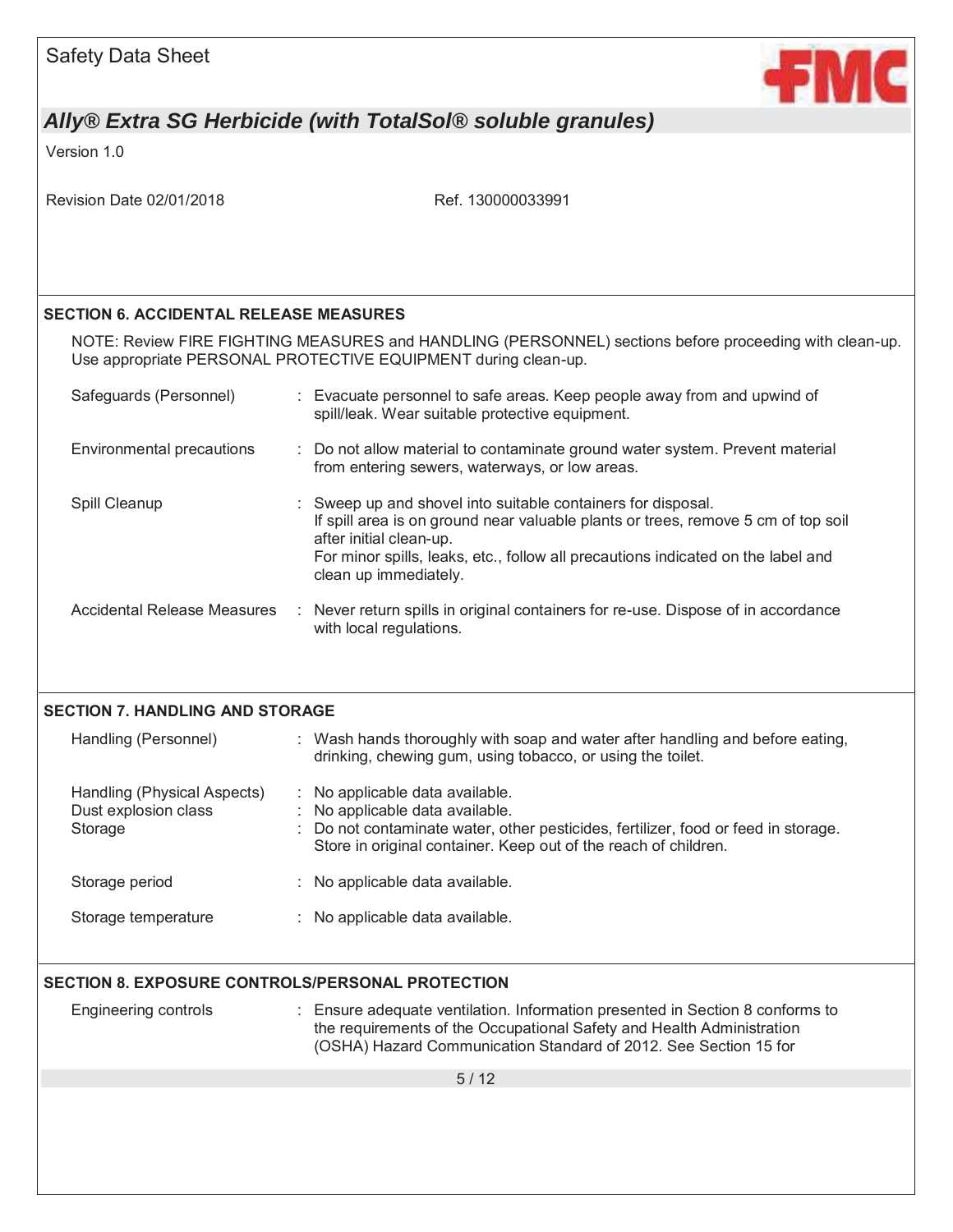

Version 1.0

| Revision Date 02/01/2018                                   |                |                                                   | Ref. 130000033991                                                                                                                   |                                                                                                                                                                                                                                                                                                                                                                                                                                                                                    |
|------------------------------------------------------------|----------------|---------------------------------------------------|-------------------------------------------------------------------------------------------------------------------------------------|------------------------------------------------------------------------------------------------------------------------------------------------------------------------------------------------------------------------------------------------------------------------------------------------------------------------------------------------------------------------------------------------------------------------------------------------------------------------------------|
|                                                            |                |                                                   |                                                                                                                                     | applicable information conforming to the requirements of the Federal<br>Insecticide Fungicide and Rodenticide Act (FIFRA), as required by the US<br>Environmental Protection Agency (EPA), or by state Regulatory Agencies.                                                                                                                                                                                                                                                        |
| Personal protective equipment<br>Skin and body protection  |                | Shoes plus socks<br>Coveralls<br>Shoes plus socks | Applicators and other handlers must wear:<br>Long sleeved shirt and long pants<br>been treated, such as plants, soil, or water, is: | Chemical-resistant gloves, Category A (such as butyl rubber, natural rubber,<br>neoprene rubber, or nitrile rubber), all greater than or equal to 14 mils<br>PPE required for early entry to treated areas that is permitted under the<br>Worker Protection Standard and that involves contact with anything that has<br>Chemical-resistant gloves, Category A (such as butyl rubber, natural rubber,<br>neoprene rubber, or nitrile rubber), all greater than or equal to 14 mils |
| Protective measures                                        |                | damage or if contaminated.                        | wash PPE separately from other laundry.                                                                                             | Follow manufacturer's instructions for cleaning/maintaining PPE. If no such<br>instructions for washables exist, use detergent and hot water. Keep and<br>All chemical protective clothing should be visually inspected prior to use.<br>Clothing and gloves should be replaced in case of chemical or physical                                                                                                                                                                    |
| <b>Exposure Guidelines</b><br><b>Exposure Limit Values</b> |                |                                                   |                                                                                                                                     |                                                                                                                                                                                                                                                                                                                                                                                                                                                                                    |
| Tribenuron methyl<br>AEL <sup>*</sup><br>AEL <sup>*</sup>  | (FMC)<br>(FMC) |                                                   | $0.5$ mg/m $3$<br>1 mg/m $3$                                                                                                        | 12 hr. TWA<br>8 hr. TWA                                                                                                                                                                                                                                                                                                                                                                                                                                                            |
| Sodium carbonate<br>AEL *                                  | (FMC)          |                                                   | $5$ mg/m $3$                                                                                                                        | 8 & 12 hr. TWA Total dust.                                                                                                                                                                                                                                                                                                                                                                                                                                                         |
| Metsulfuron methyl<br>AEL *                                | (FMC)          |                                                   | 10 mg/m3                                                                                                                            | 8 & 12 hr. TWA Total dust.                                                                                                                                                                                                                                                                                                                                                                                                                                                         |
|                                                            |                |                                                   | $6/12$                                                                                                                              |                                                                                                                                                                                                                                                                                                                                                                                                                                                                                    |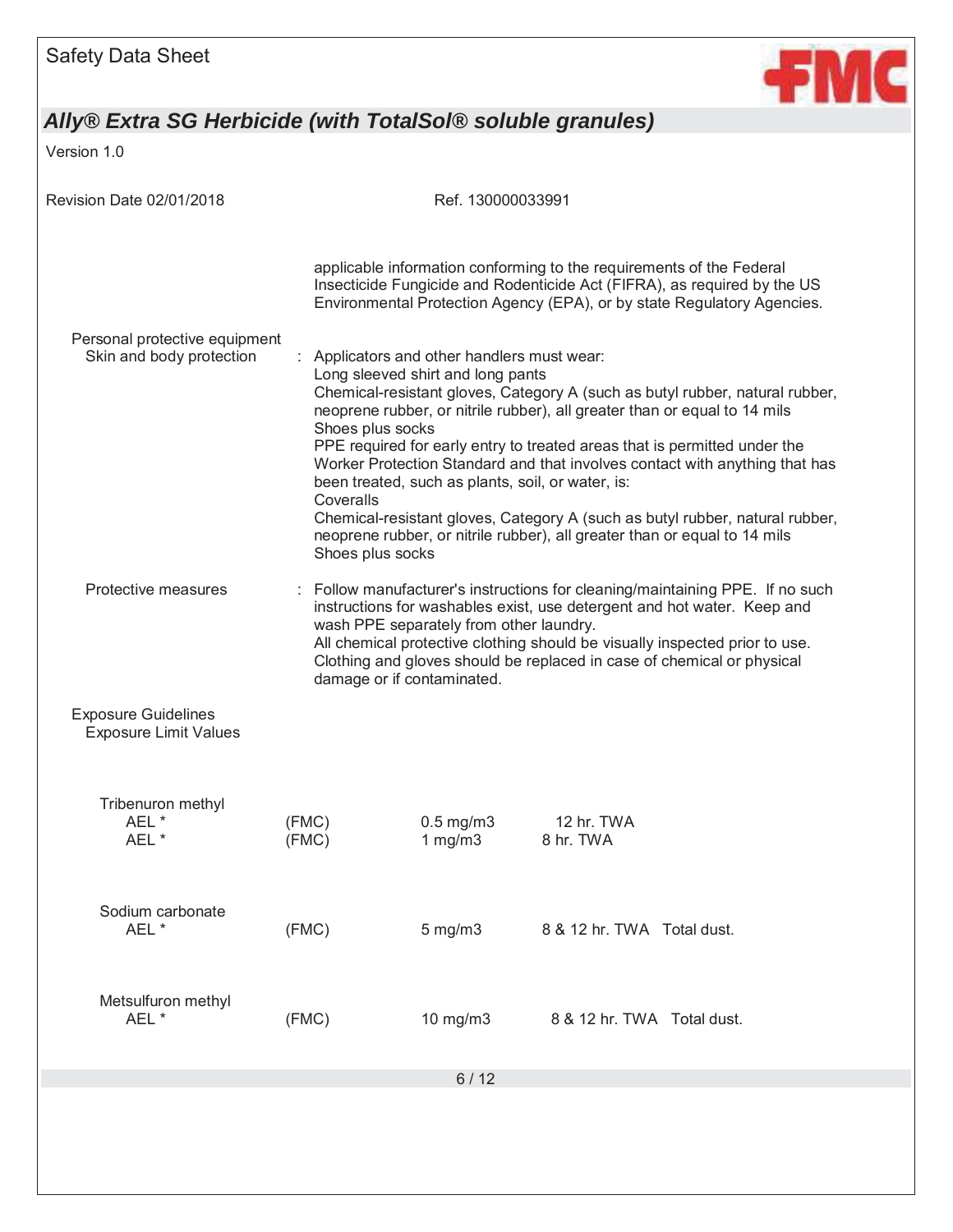| <b>Safety Data Sheet</b>                                                                            |                                           |                               |                                                                                                               | ←МС |
|-----------------------------------------------------------------------------------------------------|-------------------------------------------|-------------------------------|---------------------------------------------------------------------------------------------------------------|-----|
| Ally® Extra SG Herbicide (with TotalSol® soluble granules)                                          |                                           |                               |                                                                                                               |     |
| Version 1.0                                                                                         |                                           |                               |                                                                                                               |     |
| Revision Date 02/01/2018                                                                            |                                           | Ref. 130000033991             |                                                                                                               |     |
| Thifensulfuron methyl<br>AEL *                                                                      | (FMC)                                     | $5 \text{ mg/m}$ 3            | 8 & 12 hr. TWA Total dust.                                                                                    |     |
| Trisodium phosphate dodecahydrate<br>No applicable data available.                                  |                                           |                               |                                                                                                               |     |
| Other Ingredients<br>No applicable data available.                                                  |                                           |                               |                                                                                                               |     |
| lower than the AEL are in effect, such limits shall take precedence.                                |                                           |                               | * AEL is FMC's Acceptable Exposure Limit. Where governmentally imposed occupational exposure limits which are |     |
| <b>SECTION 9. PHYSICAL AND CHEMICAL PROPERTIES</b><br>Appearance<br>Physical state<br>Form<br>Color | : solid<br>solid, granules<br>light brown |                               |                                                                                                               |     |
| Odor                                                                                                | slight<br>÷                               |                               |                                                                                                               |     |
| Odor threshold                                                                                      |                                           | No applicable data available. |                                                                                                               |     |
| pH                                                                                                  | $: 7.3 - 8.0$                             |                               |                                                                                                               |     |
| Melting point/range                                                                                 | ÷                                         | No applicable data available. |                                                                                                               |     |
| Boiling point/boiling range                                                                         |                                           | No applicable data available. |                                                                                                               |     |
| Flash point                                                                                         |                                           | No applicable data available. |                                                                                                               |     |
| Evaporation rate                                                                                    |                                           | No applicable data available. |                                                                                                               |     |
| Flammability (solid, gas)                                                                           |                                           | No applicable data available. |                                                                                                               |     |
| Upper explosion limit                                                                               |                                           | No applicable data available. |                                                                                                               |     |
|                                                                                                     |                                           | 7/12                          |                                                                                                               |     |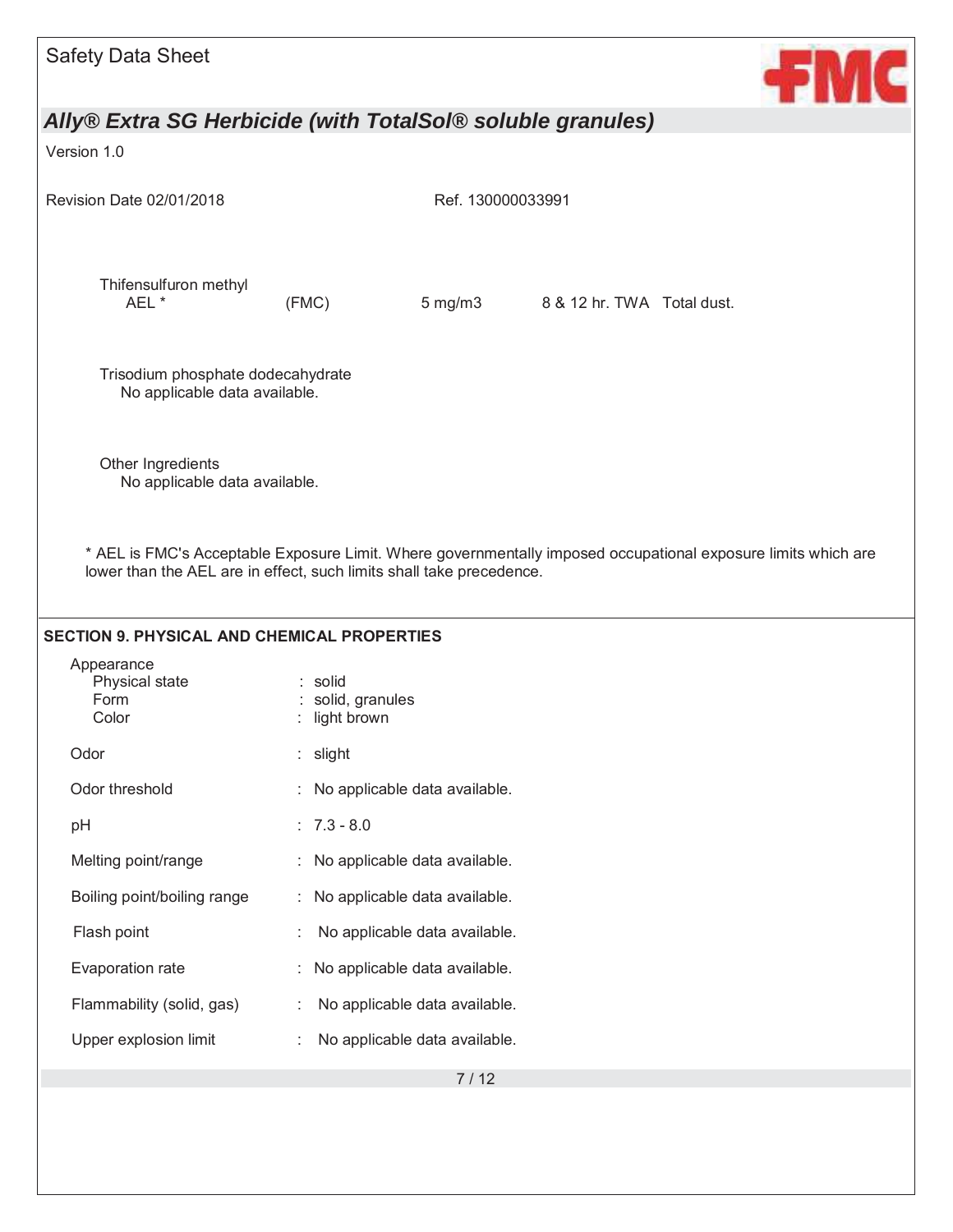

Version 1.0

| Revision Date 02/01/2018                   | Ref. 130000033991                      |
|--------------------------------------------|----------------------------------------|
| Lower explosion limit                      | No applicable data available.<br>÷.    |
| Vapour Pressure                            | No applicable data available.          |
| Vapour density                             | No applicable data available.          |
| Specific gravity (Relative<br>density)     | No applicable data available.          |
| <b>Bulk density</b>                        | $: 0.66 - 0.73$ g/cm3<br><b>Tapped</b> |
| Water solubility                           | No applicable data available.          |
| Solubility(ies)                            | No applicable data available.          |
| Partition coefficient: n-<br>octanol/water | : No applicable data available.        |
| Auto-ignition temperature                  | No applicable data available.<br>÷     |
| Decomposition temperature                  | No applicable data available.<br>÷     |
| Viscosity, kinematic                       | No applicable data available.          |
| Viscosity, dynamic                         | No applicable data available.          |
|                                            |                                        |

### **SECTION 10. STABILITY AND REACTIVITY**

| Reactivity<br>Chemical stability      | No applicable data available.<br>Stable at normal temperatures and storage conditions.<br>t. |
|---------------------------------------|----------------------------------------------------------------------------------------------|
| Possibility of hazardous<br>reactions | No applicable data available.<br>$\mathbb{R}^{\mathbb{Z}}$                                   |
| Conditions to avoid                   | None reasonably foreseeable.<br>÷.                                                           |
| Incompatible materials                | No materials to be especially mentioned.<br>÷.                                               |
| Hazardous decomposition<br>products   | No applicable data available.<br>÷.                                                          |

## **SECTION 11. TOXICOLOGICAL INFORMATION**

Ally® Extra SG Herbicide (with TotalSol® soluble granules)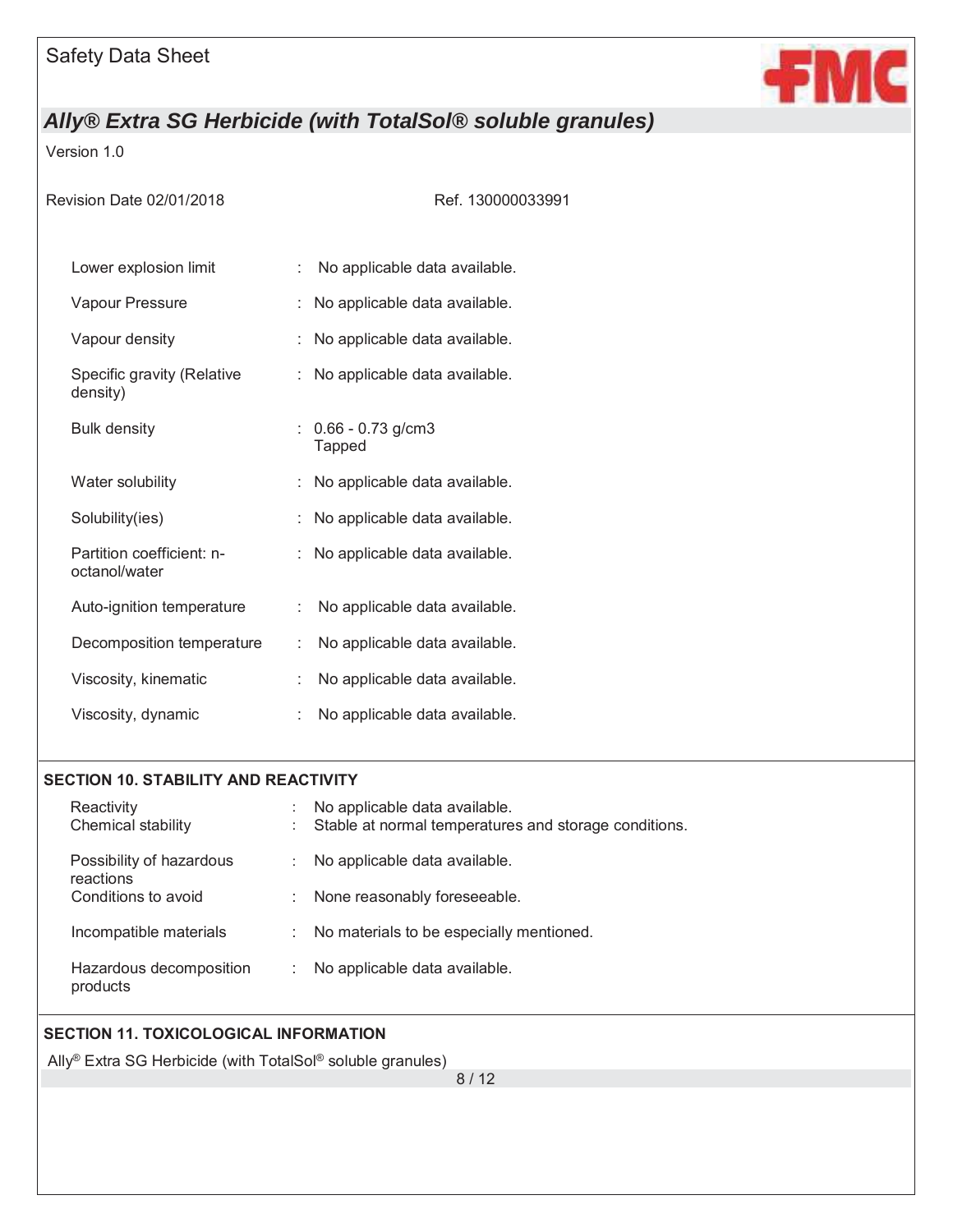

Version 1.0

Revision Date 02/01/2018 Ref. 130000033991

| Inhalation 4 h Acute<br>toxicity estimate | $\mathbb{R}^{n}$ | $> 5.0$ mg/l, Rat                                                                                                                                                                                                                                                                                                                                                                                                                  |
|-------------------------------------------|------------------|------------------------------------------------------------------------------------------------------------------------------------------------------------------------------------------------------------------------------------------------------------------------------------------------------------------------------------------------------------------------------------------------------------------------------------|
| Dermal Acute toxicity<br>estimate         | t.               | > 5,000 mg/kg, Rat                                                                                                                                                                                                                                                                                                                                                                                                                 |
| Oral Acute toxicity estimate :            |                  | $> 5,000$ mg/kg, Rat                                                                                                                                                                                                                                                                                                                                                                                                               |
| Skin irritation                           |                  | : No skin irritation, Rabbit                                                                                                                                                                                                                                                                                                                                                                                                       |
| Eye irritation                            |                  | No eye irritation, Rabbit                                                                                                                                                                                                                                                                                                                                                                                                          |
| Sensitisation                             |                  | May cause sensitisation by skin contact., Guinea pig                                                                                                                                                                                                                                                                                                                                                                               |
| Further information                       |                  | : Information given is based on data on the components and the<br>toxicology of similar products.                                                                                                                                                                                                                                                                                                                                  |
| Further information                       |                  | : Information presented in this Section conforms to the requirements of<br>the Occupational Safety and Health Administration (OSHA) Hazard<br>Communication Standard of 2012. See Section 15 for applicable<br>information conforming to the requirements of the Federal Insecticide<br>Fungicide and Rodenticide Act (FIFRA), as required by the US<br>Environmental Protection Agency (EPA), or by state Regulatory<br>Agencies. |

### **Carcinogenicity**

The carcinogenicity classifications for this product and/or its ingredients have been determined according to HazCom 2012, Appendix A.6. The classifications may differ from those listed in the National Toxicology Program (NTP) Report on Carcinogens (latest edition) or those found to be a potential carcinogen in the International Agency for Research on Cancer (IARC) Monographs (latest edition).

None of the components present in this material at concentrations equal to or greater than 0.1% are listed by IARC, NTP, or OSHA, as a carcinogen.

### **SECTION 12. ECOLOGICAL INFORMATION**

Additional ecological information : Environmental Hazards: Do not apply directly to water, or to areas where surface water is present, or to intertidal areas below the mean high water mark. Do not contaminate water when cleaning equipment or disposing of equipment washwaters or rinsate.

### **SECTION 13. DISPOSAL CONSIDERATIONS**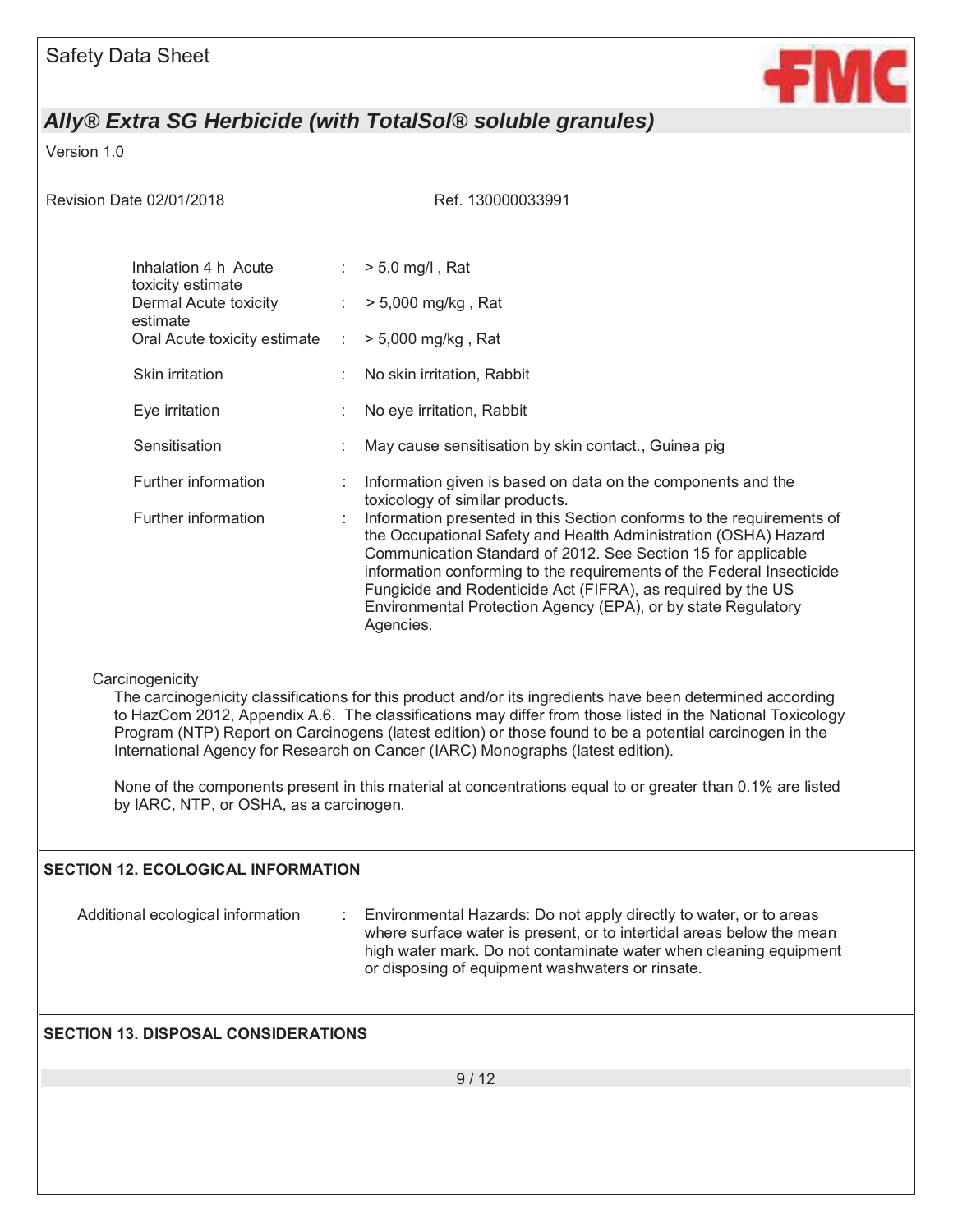

Version 1.0

| Revision Date 02/01/2018              | Ref. 130000033991                                                                                                                                                                |  |  |
|---------------------------------------|----------------------------------------------------------------------------------------------------------------------------------------------------------------------------------|--|--|
| Waste disposal methods -<br>Product   | : Do not contaminate water, food or feed by disposal. Wastes resulting from the<br>use of this product must be disposed of on site or at an approved waste<br>disposal facility. |  |  |
| Waste disposal methods -<br>Container | : Container Refilling and Disposal:<br>Refer to the product label for instructions.<br>Do not transport if this container is damaged or leaking.                                 |  |  |
| Contaminated packaging                | See Section 1 for emergency phone numbers.<br>: No applicable data available.                                                                                                    |  |  |
| CECTION 44 TRANCRODT INFORMATION      |                                                                                                                                                                                  |  |  |

### **SECTION 14. TRANSPORT INFORMATION**

| IATA C      | UN number            | : 3077                                                                                                 |
|-------------|----------------------|--------------------------------------------------------------------------------------------------------|
|             | Proper shipping name | : Environmentally hazardous substance, solid, n.o.s.<br>(Tribenuron methyl, Thifensulfuron-methyl)     |
|             | Class                | -9<br>÷.                                                                                               |
|             | Packing group        | $\therefore$ $\parallel$                                                                               |
|             | Labelling No.        | : 9MI                                                                                                  |
| <b>IMDG</b> | UN number            | : 3077                                                                                                 |
|             | Proper shipping name | : ENVIRONMENTALLY HAZARDOUS SUBSTANCE,<br>SOLID, N.O.S. (Tribenuron methyl, Thifensulfuron-<br>methyl) |
|             | Class                | : 9                                                                                                    |
|             | Packing group        | $\therefore$ $\parallel$                                                                               |
|             | Labelling No.        | : 9                                                                                                    |
|             | Marine pollutant     | : yes (Tribenuron methyl, Thifensulfuron-methyl)                                                       |

Not regulated as a hazardous material by DOT.

## SECTION 15. REGULATORY INFORMATION

| <b>SECTION 13. REGULATURT INFURMATION</b> |                                                                                                                                                                                                                                  |  |
|-------------------------------------------|----------------------------------------------------------------------------------------------------------------------------------------------------------------------------------------------------------------------------------|--|
| Other regulations                         | : This Safety Data Sheet is for a pesticide product registered by the US<br>Environmental Protection Agency (USEPA) and various state regulatory<br>agencies, and is therefore also subject to certain requirements under US and |  |
|                                           | 10/12                                                                                                                                                                                                                            |  |
|                                           |                                                                                                                                                                                                                                  |  |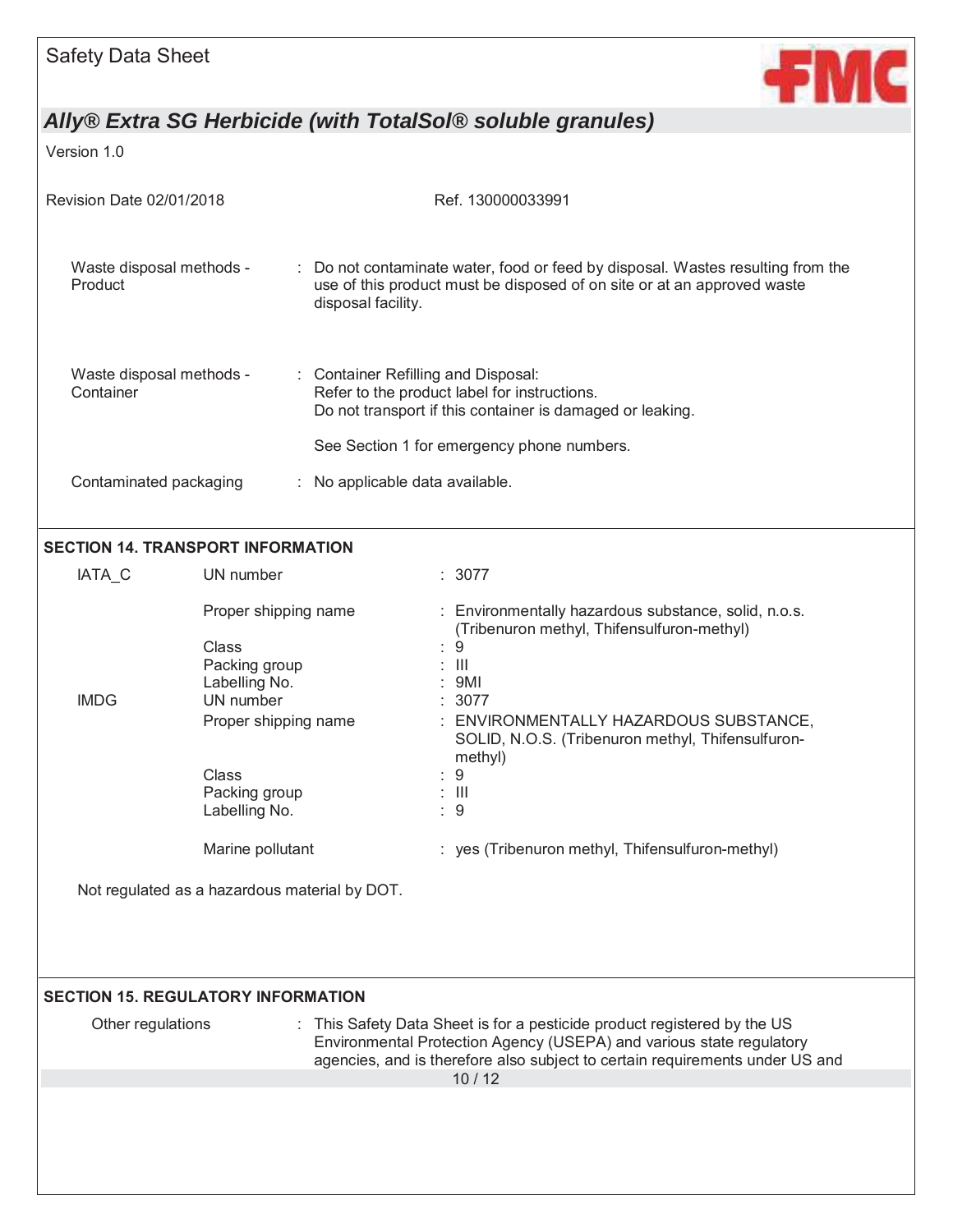

Version 1.0

| <b>Revision Date 02/01/2018</b>      | Ref. 130000033991                                                                                                                                                                                                                                                                                                                                                                            |  |  |
|--------------------------------------|----------------------------------------------------------------------------------------------------------------------------------------------------------------------------------------------------------------------------------------------------------------------------------------------------------------------------------------------------------------------------------------------|--|--|
|                                      | state pesticide laws, including the Federal Insecticide Fungicide and<br>Rodenticide Act (FIFRA). These requirements differ from the classification<br>criteria and hazard information required by OSHA for safety data sheets, and<br>for workplace labels of non-pesticide chemicals. The following is information<br>determined by USEPA, and various states.                             |  |  |
|                                      | <b>CAUTION!</b>                                                                                                                                                                                                                                                                                                                                                                              |  |  |
|                                      | Causes moderate eye irritation. Harmful if absorbed through skin. Avoid<br>contact with skin, eyes and clothing. Prolonged or frequently repeated skin<br>contact may cause allergic reactions in some individuals. Wash hands<br>thoroughly with soap and water after handling and before eating, drinking,<br>chewing gum, using tobacco, or using the toilet.                             |  |  |
| SARA 313 Regulated<br>Chemical(s)    | Tribenuron methyl                                                                                                                                                                                                                                                                                                                                                                            |  |  |
| Title III hazard<br>classification   | : Acute Health Hazard: Yes<br>Chronic Health Hazard: No<br>Fire: No<br>Reactivity/Physical hazard: No<br>Pressure: No                                                                                                                                                                                                                                                                        |  |  |
| <b>EPA</b>                           | : In the United States this product is regulated by the US Environmental<br>Protection Agency (EPA) under the Federal Insecticide, Fungicide and<br>Rodenticide Act (FIFRA). It is a violation of Federal law to use this product in<br>a manner inconsistent with its labeling. Read and follow all label directions.<br>This product is excluded from listing requirements under EPA/TSCA. |  |  |
| <b>SECTION 16. OTHER INFORMATION</b> |                                                                                                                                                                                                                                                                                                                                                                                              |  |  |
| <b>NFPA</b>                          |                                                                                                                                                                                                                                                                                                                                                                                              |  |  |

| Health                     | ٠<br>٠ |  |
|----------------------------|--------|--|
| Flammability               | ٠<br>٠ |  |
| Reactivity/Physical hazard | ÷      |  |

® Registered trademark of FMC Corporation.